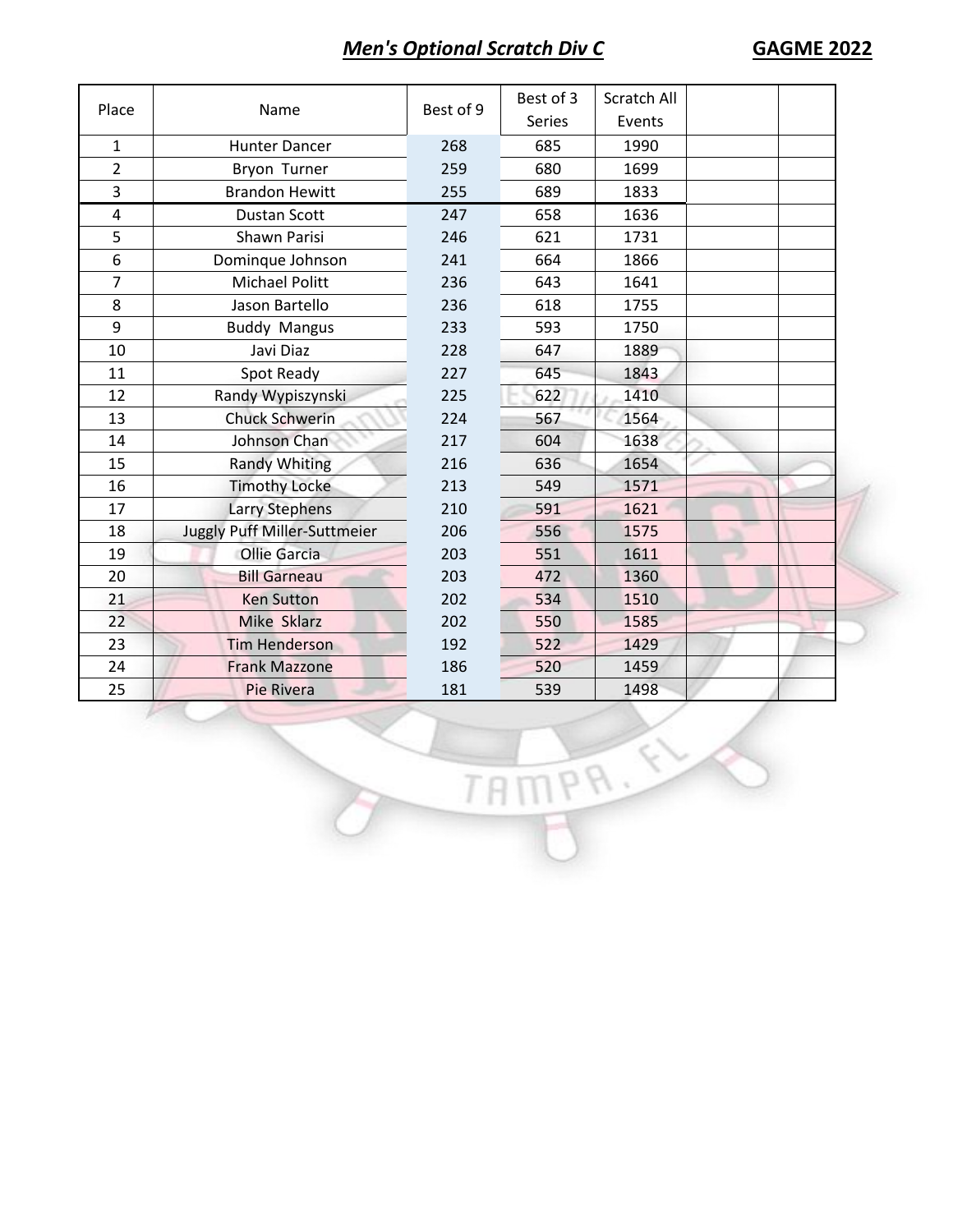## *Men's Optional Scratch Div C* **GAGME 2022**

| Place          | Name                         | Best of 9 | Best of 3<br><b>Series</b> | <b>Scratch All</b><br>Events |  |
|----------------|------------------------------|-----------|----------------------------|------------------------------|--|
| 1              | <b>Brandon Hewitt</b>        | 255       | 689                        | 1833                         |  |
| $\overline{2}$ | <b>Hunter Dancer</b>         | 268       | 685                        | 1990                         |  |
| 3              | Bryon Turner                 | 259       | 680                        | 1699                         |  |
| $\pmb{4}$      | Dominque Johnson             | 241       | 664                        | 1866                         |  |
| 5              | <b>Dustan Scott</b>          | 247       | 658                        | 1636                         |  |
| 6              | Javi Diaz                    | 228       | 647                        | 1889                         |  |
| $\overline{7}$ | Spot Ready                   | 227       | 645                        | 1843                         |  |
| 8              | <b>Michael Politt</b>        | 236       | 643                        | 1641                         |  |
| 9              | <b>Randy Whiting</b>         | 216       | 636                        | 1654                         |  |
| 10             | Randy Wypiszynski            | 225       | 622                        | 1410                         |  |
| 11             | Shawn Parisi                 | 246       | 621                        | 1731                         |  |
| 12             | Jason Bartello               | 236       | 618                        | 1755                         |  |
| 13             | Johnson Chan                 | 217       | 604                        | 1638                         |  |
| 14             | <b>Buddy Mangus</b>          | 233       | 593                        | 1750                         |  |
| 15             | Larry Stephens               | 210       | 591                        | 1621                         |  |
| 16             | <b>Chuck Schwerin</b>        | 224       | 567                        | 1564                         |  |
| 17             | Juggly Puff Miller-Suttmeier | 206       | 556                        | 1575                         |  |
| 18             | <b>Ollie Garcia</b>          | 203       | 551                        | 1611                         |  |
| 19             | Mike Sklarz                  | 202       | 550                        | 1585                         |  |
| 20             | <b>Timothy Locke</b>         | 213       | 549                        | 1571                         |  |
| 21             | <b>Pie Rivera</b>            | 181       | 539                        | 1498                         |  |
| 22             | <b>Ken Sutton</b>            | 202       | 534                        | 1510                         |  |
| 23             | <b>Tim Henderson</b>         | 192       | 522                        | 1429                         |  |
| 24             | <b>Frank Mazzone</b>         | 186       | 520                        | 1459                         |  |
| 25             | <b>Bill Garneau</b>          | 203       | 472                        | 1360                         |  |

TAMPR.